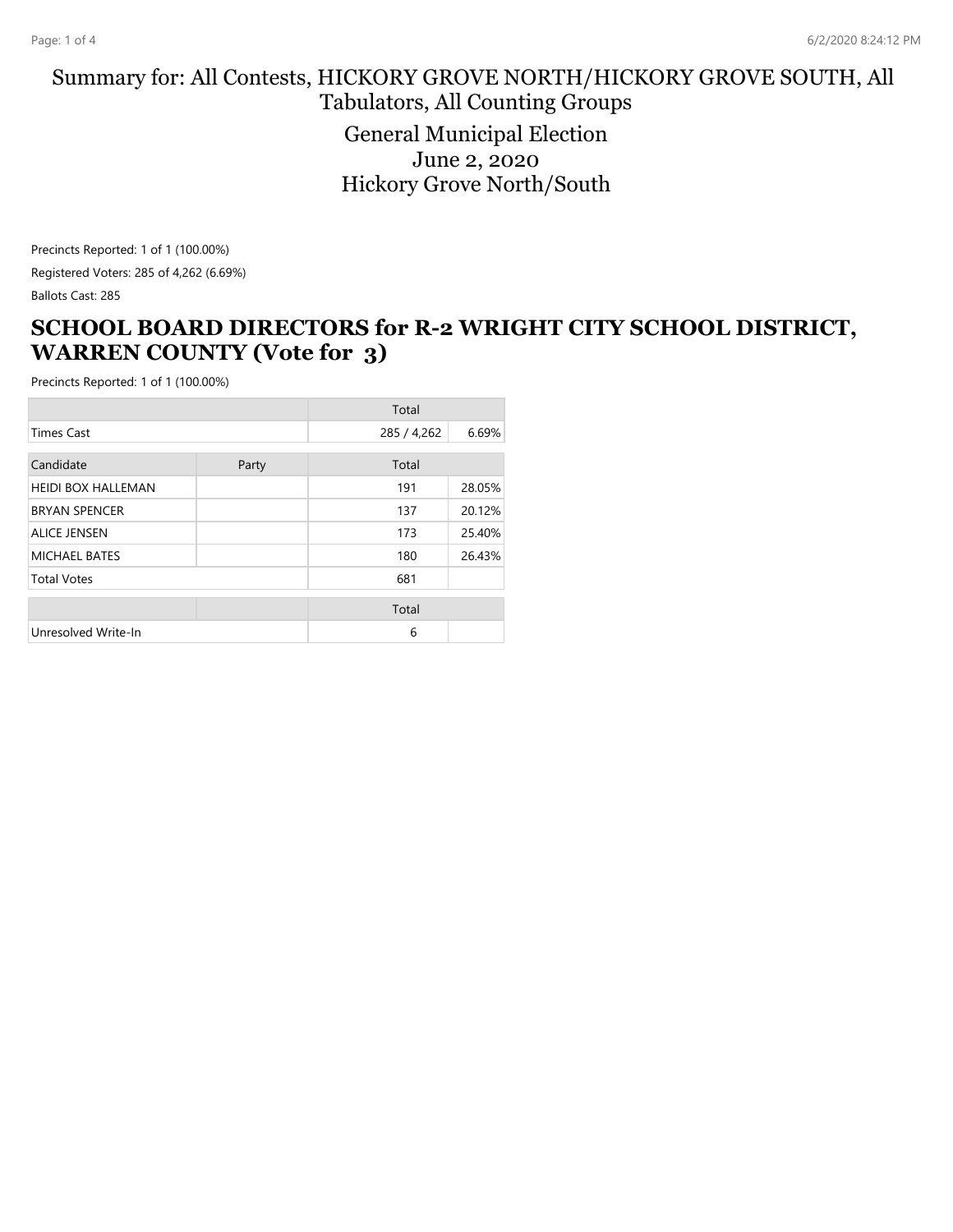# **ALDERMAN for CITY OF FORISTELL WARD ONE, WARREN COUNTY (Vote for 1)**

|                       |       | Total  |         |
|-----------------------|-------|--------|---------|
| Times Cast            |       | $5/60$ | 8.33%   |
| Candidate             | Party | Total  |         |
| <b>MARK MEYERHOFF</b> |       | 5      | 100.00% |
| <b>Total Votes</b>    |       | 5      |         |
|                       |       | Total  |         |
| Unresolved Write-In   |       | 0      |         |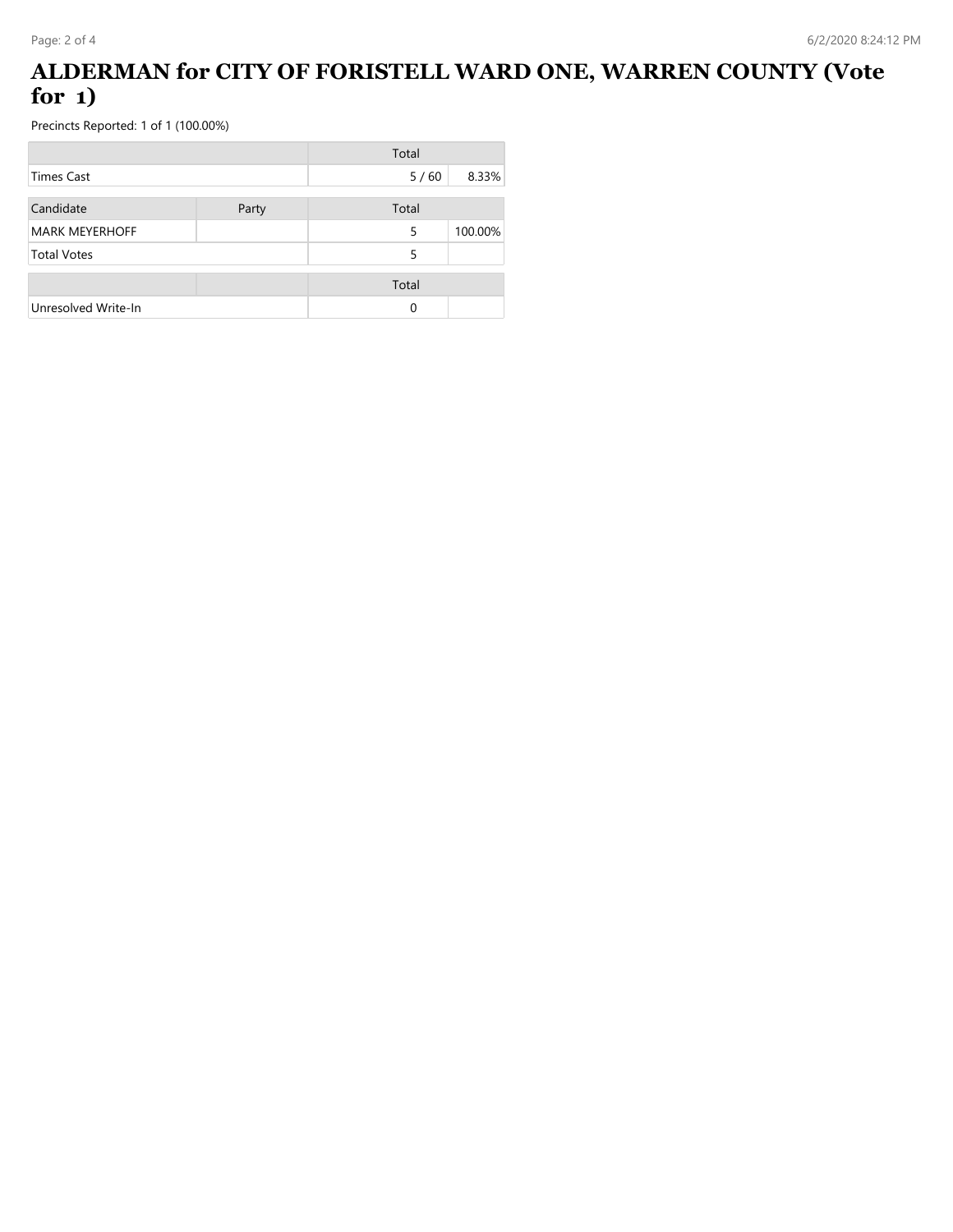# **ALDERMAN for CITY OF FORISTELL WARD TWO, WARREN COUNTY (Vote for 1)**

|                     |       | Total |         |
|---------------------|-------|-------|---------|
| Times Cast          |       | 5/142 | 3.52%   |
| Candidate           | Party | Total |         |
| MICHAEL LUETKENHAUS |       | 5     | 100.00% |
| <b>Total Votes</b>  |       | 5     |         |
|                     |       | Total |         |
| Unresolved Write-In |       | 0     |         |